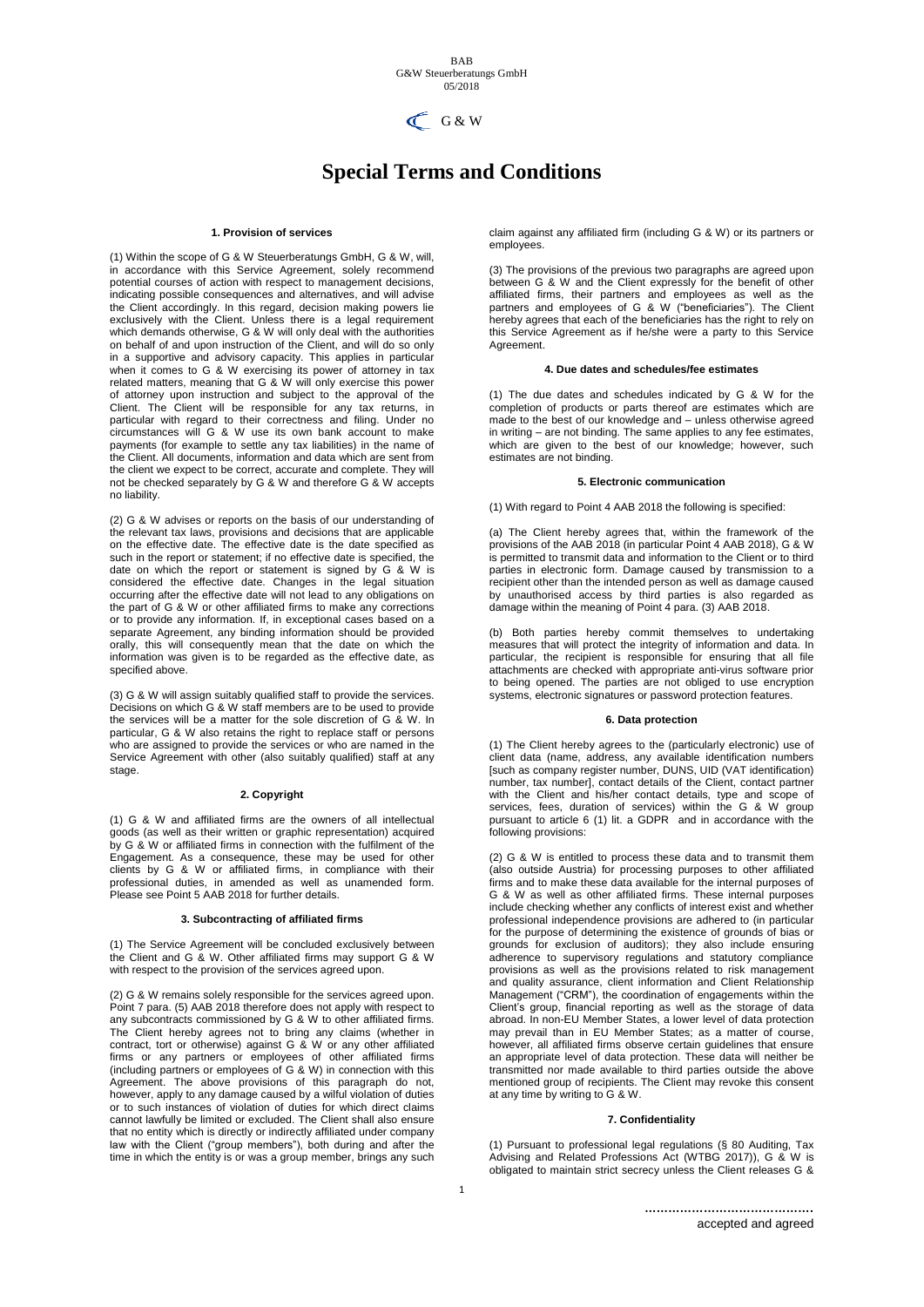W from its obligation to maintain secrecy or G & W is bound by law to deliver a statement.

(2) Unless previous written consent has been obtained from G & W, the Client shall not disclose to any third parties any confidential information or documents (in particular the provisions of this Service Agreement and the fees agreed upon as described in it) received by the Client from G & W within the context of the provision of services, unless (and only to the extent necessary) bound to do so by law. Before doing so, the Client is particularly to ensure that any references to G & W or affiliated firms are removed.

(3) In accordance with § 80 para. 4 no. 2 WTBG 2017, the Client expressly releases G & W from the obligation to maintain secrecy in the following instances: (i) Use of data for those purposes set out under Point 5; (ii) Disclosure of confidential information and documents to advisors as well as other third parties assigned by the Client, any subcontractors of G & W commissioned for the completion of the Engagement as well as any legal advisors, insurance companies or insurance brokers of G & W; (iii) Disclosure of confidential information and documents if G & W is required to disclose such information due to Austrian or foreign legal provisions, other regulations (such as rules of professional conduct) or decrees made by the authorities; (iv) G & W is further entitled to use the name of the Client and the products and services provided in accordance with the Service Agreement as a reference for other clients or potential clients.

(4) With respect to the use and disclosure of products and any professional statements made by G & W, reference is made to Point 5 AAB 2018 as well as to Point 1 (Provision of services) of this document. This provision of AAB 2018 further applies to the disclosure of any information or documents related to the Engagement (in particular to the terms and conditions of the Service Agreement and the fees agreed as described in it) which the Client has received from G & W.

(5) The consultancy services are, however, provided by G & W exclusively for the benefit of the Client and for those purposes of the Client as set out in writing to G & W; they are not appropriate for the purposes of third parties and third parties may not rely upon them. The Client agrees to indemnify and hold harmless G & W as well as any other affiliated firms and their respective partners and employees against any claims made by any third party which has not signed a general Hold Harmless Agreement and Release Agreement (submitted by G & W) entered into with G & W, any other affiliated firms and their staff. This Point 7 para. (5) remains unaffected by the provisions of the following paragraphs.

(6.1.) If the Client is an audit client of G & W or of an affiliated firm and if the Client is registered with the U.S. Securities and Exchange Commission (SEC), or if the Client is an affiliate (within the meaning of the SEC regulations on auditor independence) of a company registered with the SEC and audited by G & W or by another affiliated firm (i.e. if the SEC rules on auditor independence are applicable to our services), paras 6.2.-6.4. below apply.

(6.2.) Both the Client and any party authorised by the Client may, as an exception, disclose to third parties all information and documents in connection with tax consultancy services provided by G & W with regard to the tax treatment and structuring of transactions within the meaning of Rule 3522 of the United States Public Company Accounting Oversight Board ("PCAOB"). This is referred to as "disclosure permissible pursuant to PCAOB Rule 3522", with such services being referred to as "3522 tax consultancy services". This provision applies in deviation from Point 5 (1) AAB 2018 or from any other applicable provisions of this Agreement.

(6.3.) In the event that, within the framework of a disclosure pursuant to PCAOB Rule 3522, the Client should make available to third parties the 3522 tax consultancy services provided by G & W – in particular any statements, expert opinions, tax returns or other associated documents and information ("Engagement results") – the Client shall do as follows: (a) Provide G & W with the name and the address of the third party as well as a list of the information and documents disclosed; (b) Inform the third party recipient of the above mentioned information and documents in writing that under no circumstances may he/she or any other third parties rely upon the consultancy services provided for the Client, that such services are exclusively intended for the purposes of the Client and that, in relation thereto, G & W accepts no liability or responsibility towards him/her or any other third parties; and (c) Undertake all efforts to obtain from the recipient of the aforementioned information and documents written consent to a general Hold Harmless Agreement and Release Agreement (submitted by G & W) entered into with G & W, any other affiliated firm and their partners and staff for any liability obligations, damage, claims, costs, expenditure or court claims resulting from instances in which the third party in question may have relied upon or acted on the basis of any information or documents made available by the Client.

(6.4.) In signing the Service Agreement, the Client hereby confirms to G & W that it has not entered into any confidentiality terms (as stipulated in PCAOB Rule 3522) with any other consultant who provides or has provided tax consultancy services in connection with our activities pursuant to this Service Agreement. Furthermore, the Client hereby agrees to inform G & W if, once G & W has commenced the provision of services, another consultant demands confidentiality terms (as stipulated in PCAOB Rule 3522) with regard to our activities pursuant to this Service Agreement; the purpose of this provision is to allow G & W to discontinue its services in order to prevent any violation of the independence of G & W or of any other affiliated firm pursuant to PCAOB Rule 3522.

# **8. Maintenance of independence**

(1) The Client hereby acknowledges that it is possible, in the event that the Client is or becomes an audit client or a company affiliated with an audit client of a G & W firm within the meaning of the applicable independence regulations for auditors, that G & W will no longer be allowed to perform certain services or that certain formalities may have to be adhered to before providing the services (e.g. obtaining prior permission) as well as during or after the termination of the Engagement (e.g. disclosure of non-audit fees).

(2) In order to ensure the auditor independence of G & W and other affiliated firms, G & W will not provide any services that are associated with or bear the risk of jeopardising the independence of G & W or any other affiliated firms as auditors or of violating any professional regulations as well as internal or external standards.

(3) The Client shall provide G & W with any information required for determining the independence status of G & W (especially regarding the issue as to whether the Client or a company affiliated with the Client is an audit client of any firm connected with G & W within the meaning of the applicable independence regulations) and shall, if necessary, immediately inform G & W of any changes to such information.

#### **9. Conflicts of interest**

(1) G & W performs its services for the Client on a purely nonexclusive basis.

(2) G & W provides a wide range of services to a large number of clients, and thus might provide services to companies or organisations which the Client might deem to be affected by a conflict of interest. G & W may also provide services to companies or organisations which might – pursuant to professional guidelines – be deemed to be affected by a conflict of interest. The Client shall therefore inform G & W of any (potential) conflicts of interest with respect to our services which the Client is aware of or becomes aware of.

(3) The Client hereby agrees that, in the event of any (potential) conflict of interest, G & W is entitled to continue providing the services to the Client as well as to other clients, including those which the Client considers to be affected by a conflict of interest or which may be considered to be affected by a conflict of interest. In such instances, G & W shall take appropriate measures in order to settle the (potential) conflict of interest and to maintain secrecy for the duration of the Engagement.

## **10. Limitation of liability**

(1) This limitation of liability as stated in Point 7 AAB 2018 refers to the individual case of damage. The individual case of damage encompasses all consequences arising from a breach of duty without taking into account whether the instances of damage occurred in the course of one year or in a number of successive years: multiple acts or omissions based on the same or similar source of error are deemed to constitute a uniform breach of duty if the matters in question are legally and economically connected to one another. Where a uniform case of damage occurs, such damage remains to be considered an individual case of damage even if such damage arises from a number of breaches of duty. Furthermore, with the exception of cases of wilful misconduct, G & will not be liable for any lost profits or any collateral,